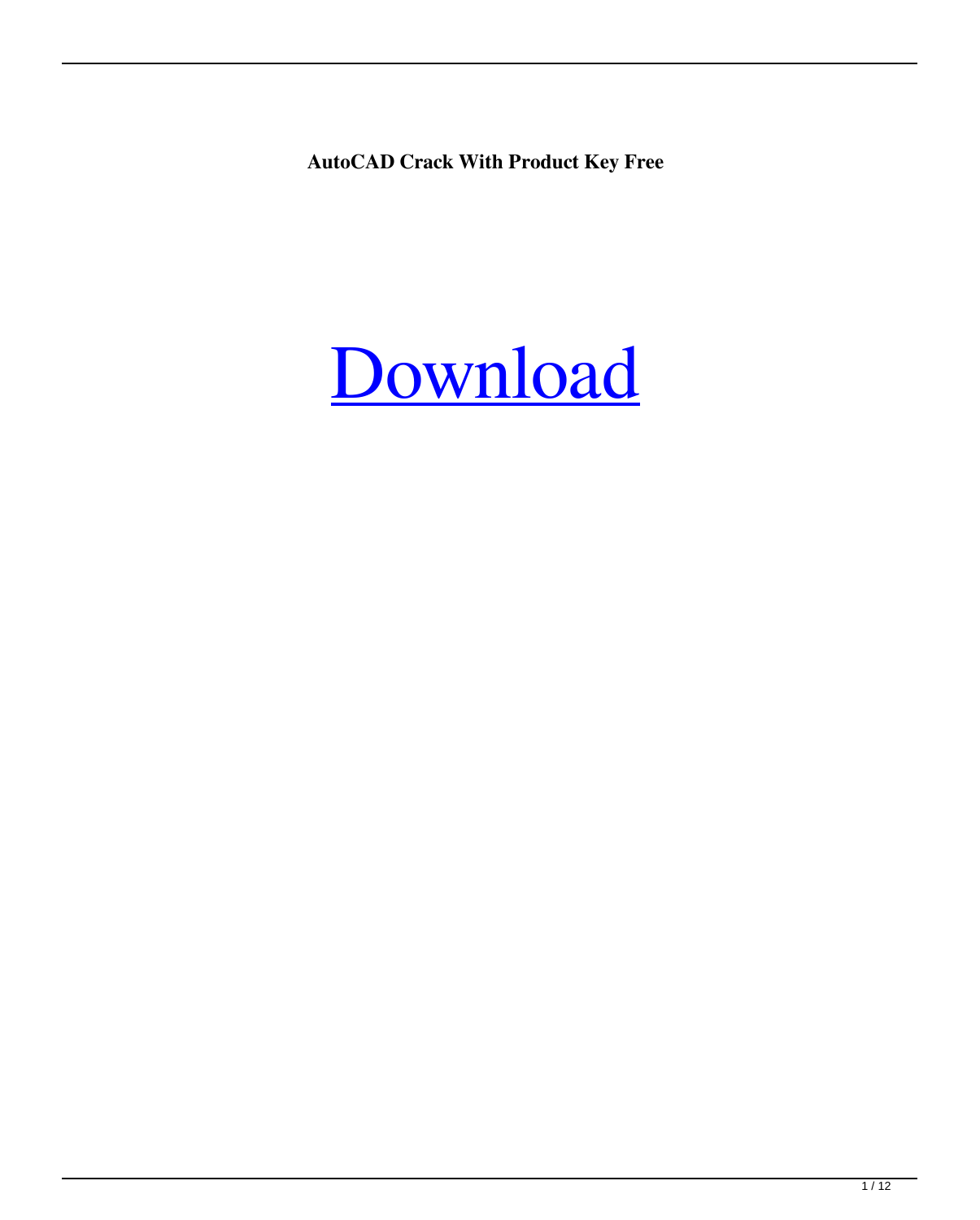If you plan to take a significant step in your career in drafting, it would be a good idea to start learning AutoCAD now. In addition to being a great tool for any kind of design project, AutoCAD is used in various aspects of manufacturing and construction, such as prototyping, drawing building plans, making blueprints, and preparing architectural drawings for an architect. This tutorial will show you how to make a simple AutoCAD drawing, and more importantly, how to start with the basic commands in AutoCAD to make your own drawing. Once you master the basic commands, you'll have a solid foundation that will help you keep your drawing clean, organized, and professional. In the end, you will have a foundation to move on to more advanced AutoCAD commands in the future. Note: The techniques and screenshots in this tutorial are provided by Benjamin Marlowe from AutoCAD Journal Requirements For this tutorial, you need to have AutoCAD 2017 or later and its necessary dependencies (Java or.NET). The following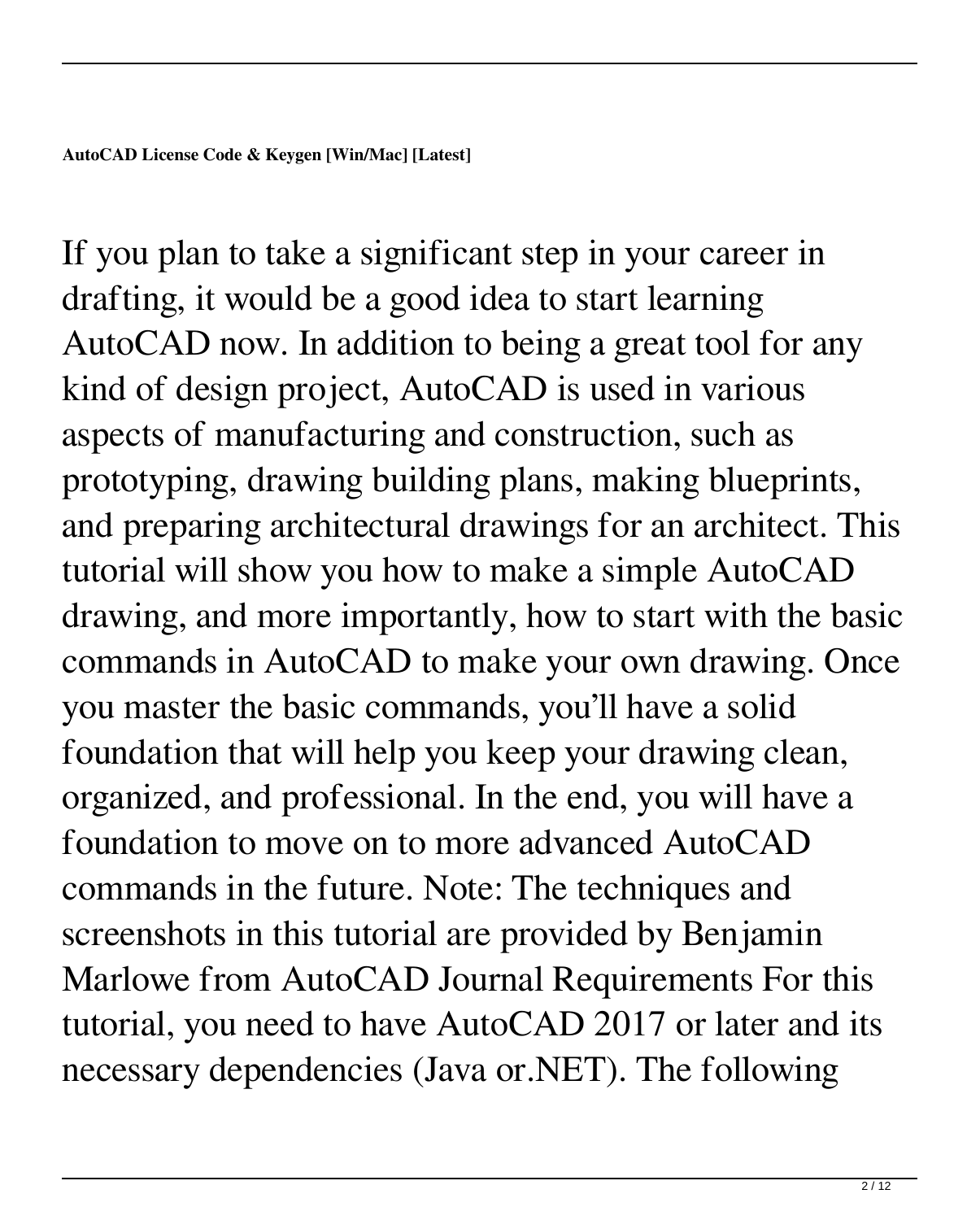videos are available to download from Autodesk's website: Creating a New Drawing To create a new drawing, follow these steps: 1) Open the AutoCAD application, select New from the File menu, and select AutoCAD Drawing. You will see the drawing template screen, shown in the following figure. 2) Select the template that you want to use and click OK. A new AutoCAD window will open where you can draw a simple line. Creating a Rectangle Let's say you're going to design a  $4' \times 8'$  (1.22 m x 2.44 m) project and want to know how to make a rectangle. 1) Using the arrow keys, draw a rectangle on the screen, as shown in the following figure. 2) You will see a window pop up, shown in the following figure. 3) Now, select Rectangle (2) from the box on the left and enter the values for the dimensions, as shown in the following figure. 4) Click OK and your rectangle will be created. If you want to edit it, you can enter more dimensions or change the corner location. Modifying a Shape To modify a shape, follow these steps: 1) Click the rectangle that you want to modify, as shown

**AutoCAD Activation Latest**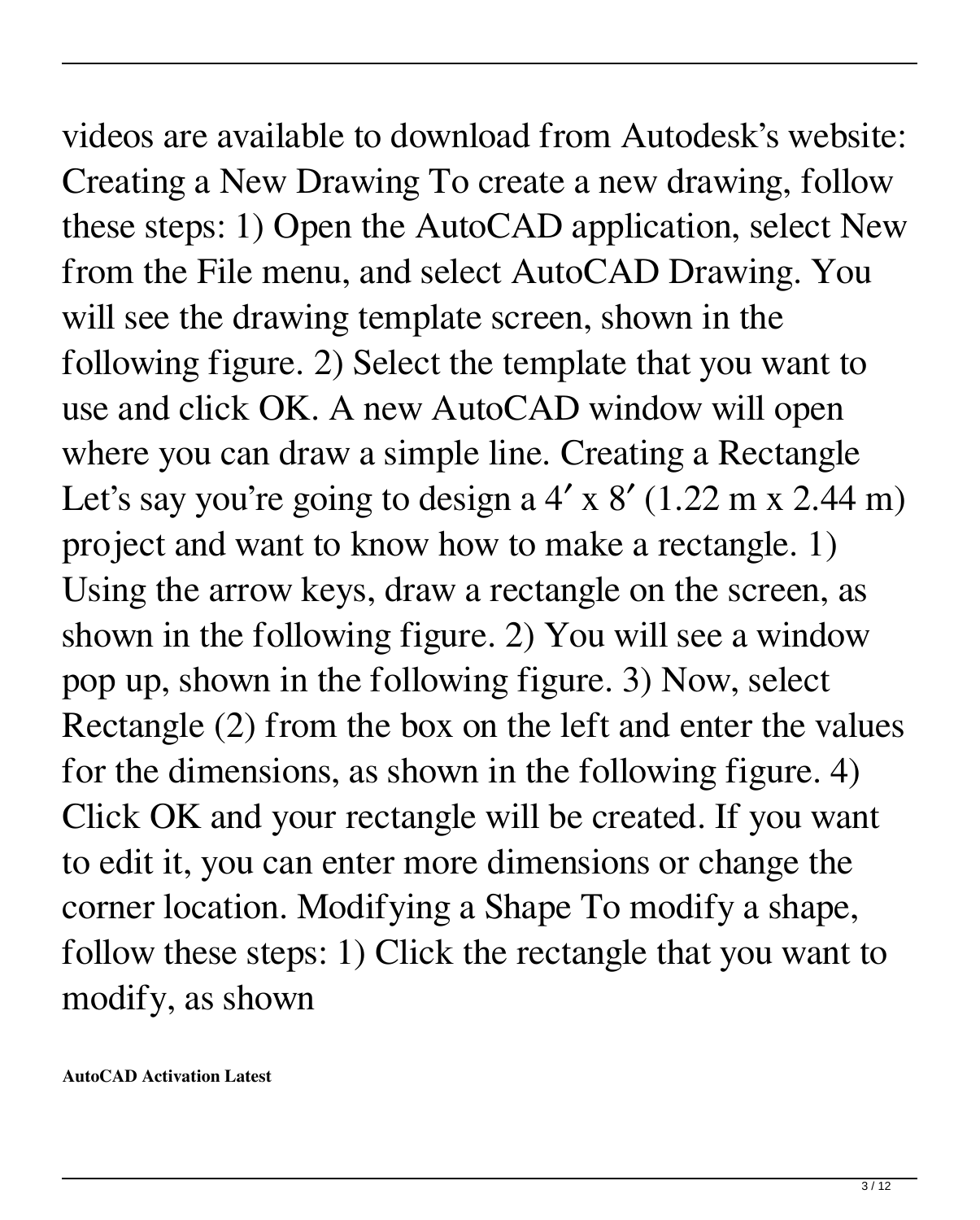## Relational Database Management System (RDBMS)

AutoCAD Cracked 2022 Latest Version supports Microsoft SQL Server, Oracle, Teradata, DB2, MySQL, Sybase and MySQL. AutoCAD can also read and write Access databases. There is a data import and export capability for these databases, if you require data to be imported or exported. Server-side programming and Web APIs AutoCAD provides a range of programming interfaces for the development of server-side application components. These include RDBMS connectivity, web services and component services. This allows AutoCAD components to be incorporated into web based applications or other server-side solutions. AutoCAD supports WebDAV, FTP and SOAP services. Customization AutoCAD supports an extensive number of customization tools and interfaces. The ability to customize AutoCAD is extensive. Users can customize the toolbars, frames, palettes, menus, panes, etc. as well as personalize the ribbon toolbars. AutoCAD's extensive tool customization system is used to create custom toolbars and workspaces. In the toolbars customization features are used to create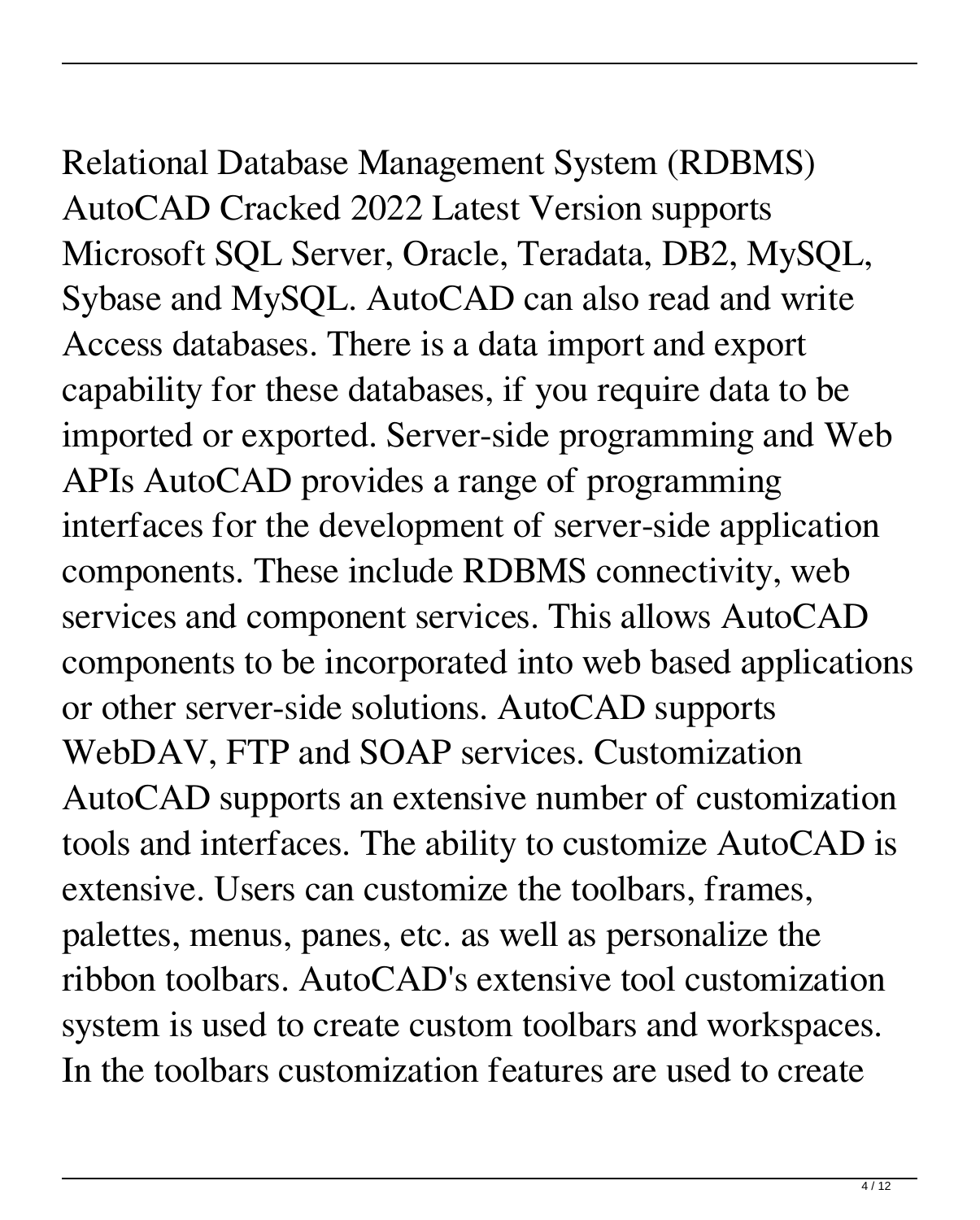custom toolbars in AutoCAD. The customizations can be made based on the toolbars templates or based on predefined commands, names and icons. AutoCAD comes with a number of palettes. These include predefined palettes such as Drawing, Modify, Media, and Legacy, as well as user defined palettes which can be saved and used on future sessions. The user defined palettes have a number of powerful features which can be used to customize the usage of the palette. The user can create tools, property pages and command sequences which can be saved as a user defined palette. The palettes can be assigned to a workspace or frame. AutoCAD has a number of powerful commands to modify objects and commands that are available to the user. AutoCAD's drawing commands can be grouped into families. In addition to the standard drawing commands, other drawing commands are available which are frequently used for non-standard situations. AutoCAD comes with a number of palette and ribbon toolbars. These include predefined toolbars such as the Edit, Tools, Linetypes, Symbols, Colors and Text Toolbars. The user can create and customize their own toolbars as well. In addition to toolbars, there are several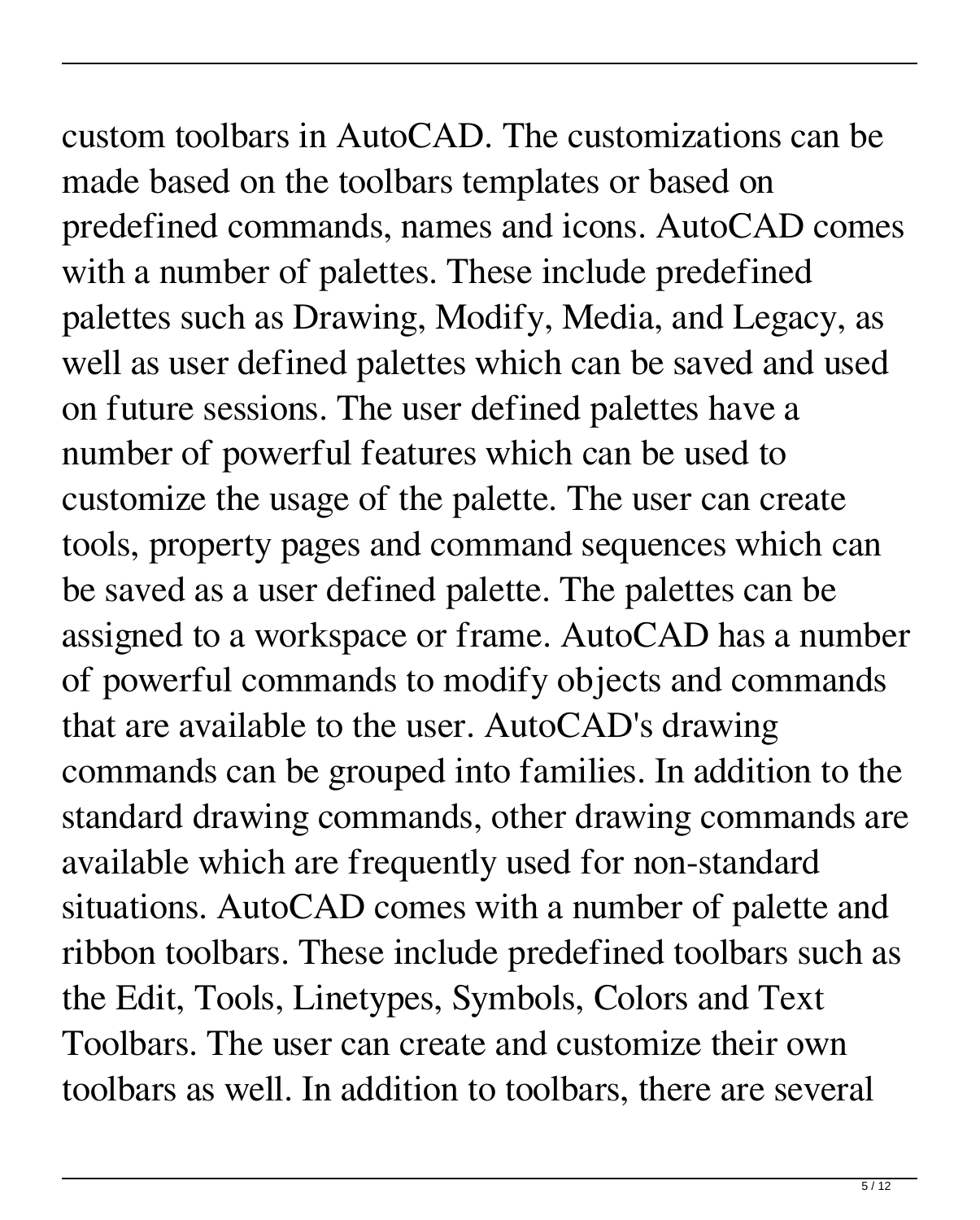frame types available in AutoCAD including workbenches, viewers and a1d647c40b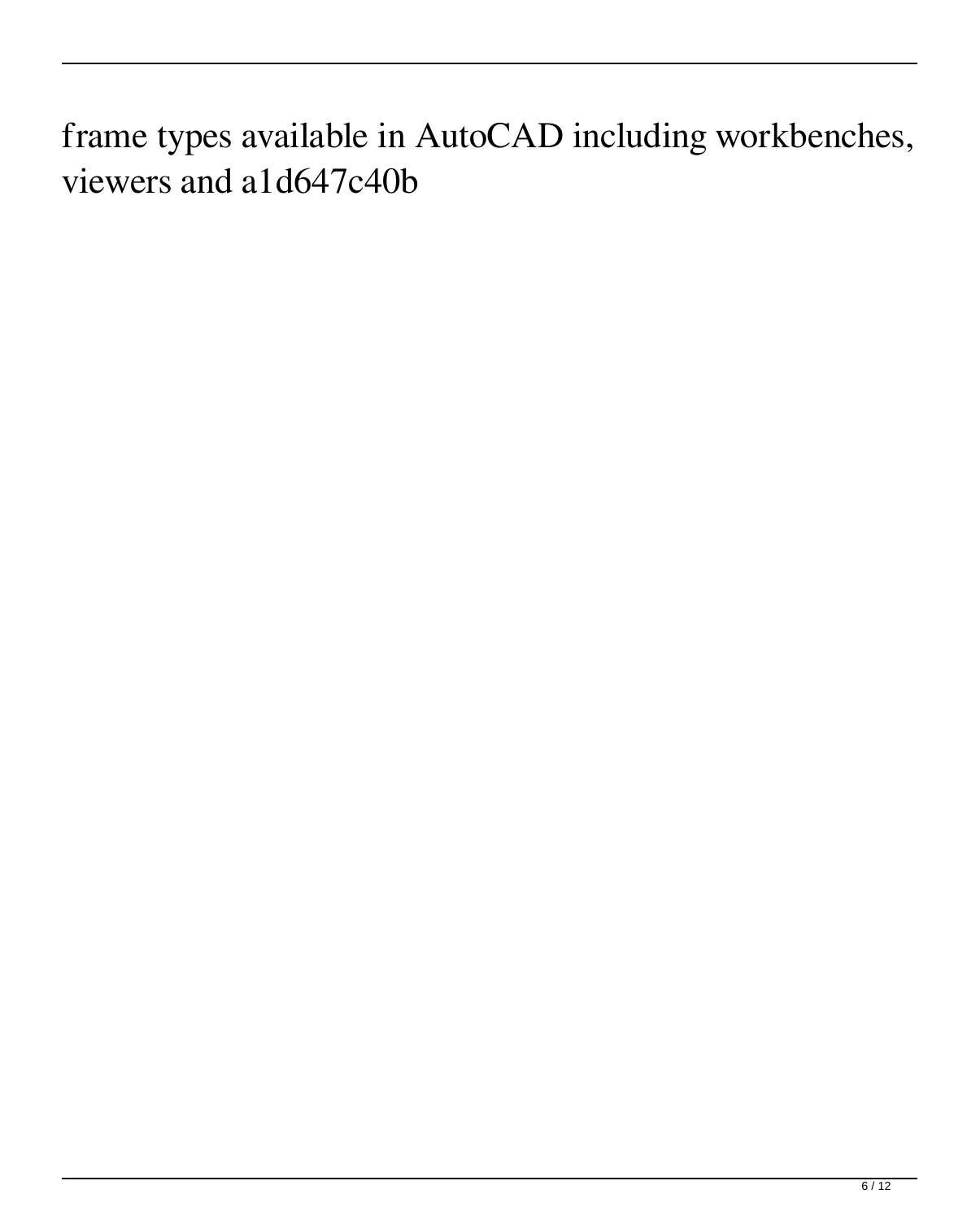The last line of the keygen is: "Matteo Cammarosano 26/07/2019". See also Certificate Transparency References External links Autocad keygen Category:Software cracking Category:File extension Category:File sharing Category:Software licensesThe present invention relates generally to liquid flow systems, and more particularly to the removal of entrained solids and solvents from liquid. Typically, during the manufacturing of pharmaceutical, biological, chemical, and/or other liquid products, waste-containing liquids are generated and must be processed prior to release or use of the products. Some products may include solvents and/or other fluids that must be removed prior to use of the product. Some products may require removal of all or some of the solvents or other fluids prior to release of the product, some products may be stored and/or transported while in a liquid state, and others may be released in a gaseous state. As a result, a variety of different systems may be employed to process waste-containing liquids. A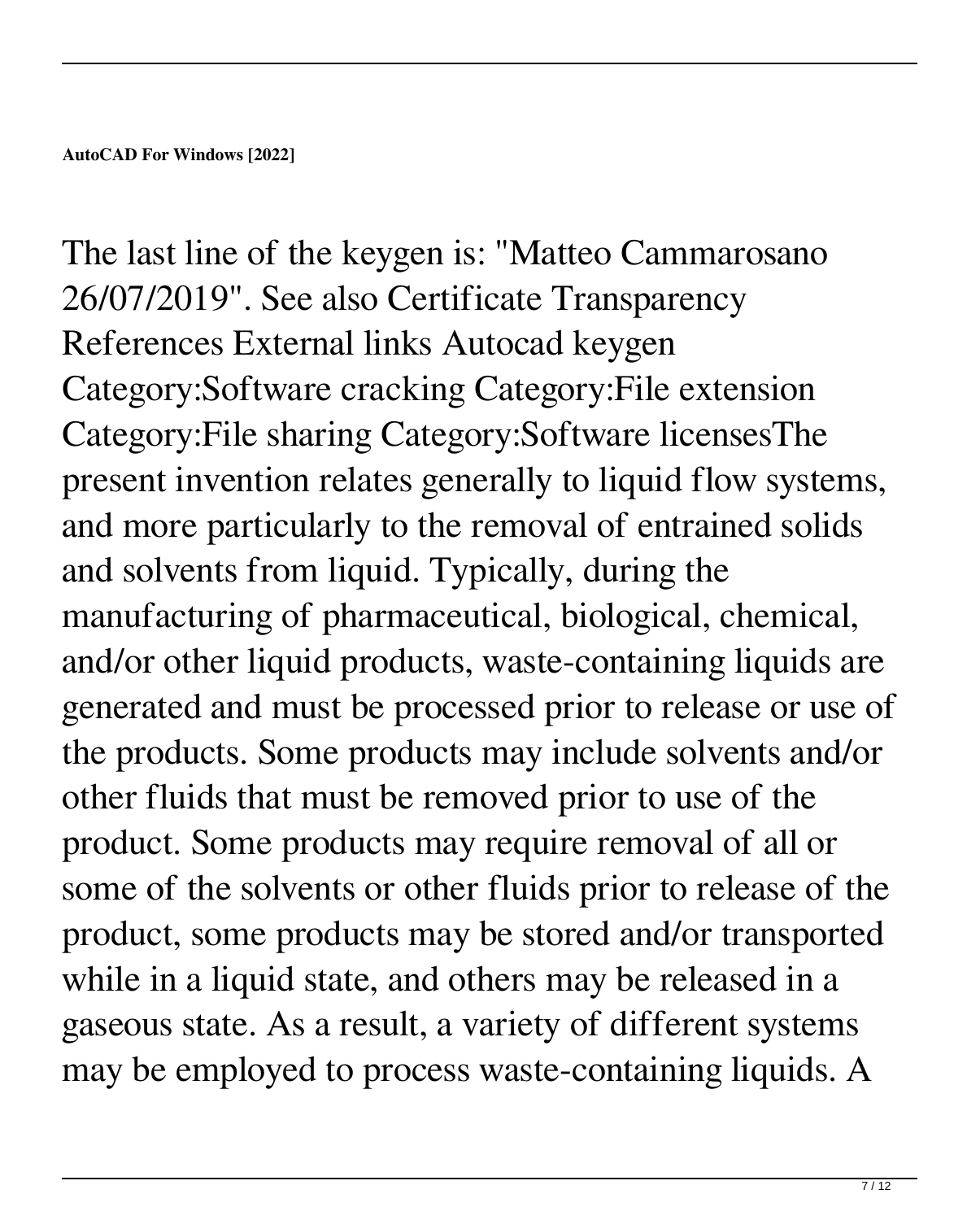variety of different systems are employed to process liquids, including, for example, decantation systems, waterwashing systems, and other systems. In many cases, in order to utilize these systems, an operator must manually transfer or remove an amount of liquid from a container, which may be time consuming and inefficient. I. Field of the Invention The present invention relates generally to a combined tow vehicle and trailer, and more particularly, to a combined tow vehicle and trailer with a system for guiding and transporting a boat or other towed vessel into an attached trailer. II. Description of the Prior Art Over the years, there have been many attempts to provide a tow vehicle and trailer combination, i.e., a tow vehicle which also serves as a trailer. Tow vehicle and trailer combinations are particularly advantageous when the tow vehicle is a motorized vehicle having four wheels and the trailer is a non-motorized trailer. The use of a motorized vehicle and a non-motorized trailer permits the motorized vehicle to tow the non-motorized trailer across any terrain. This is particularly advantageous when the terrain does not lend itself to the use of a tow truck or other conventional towed vehicle. There have also been many different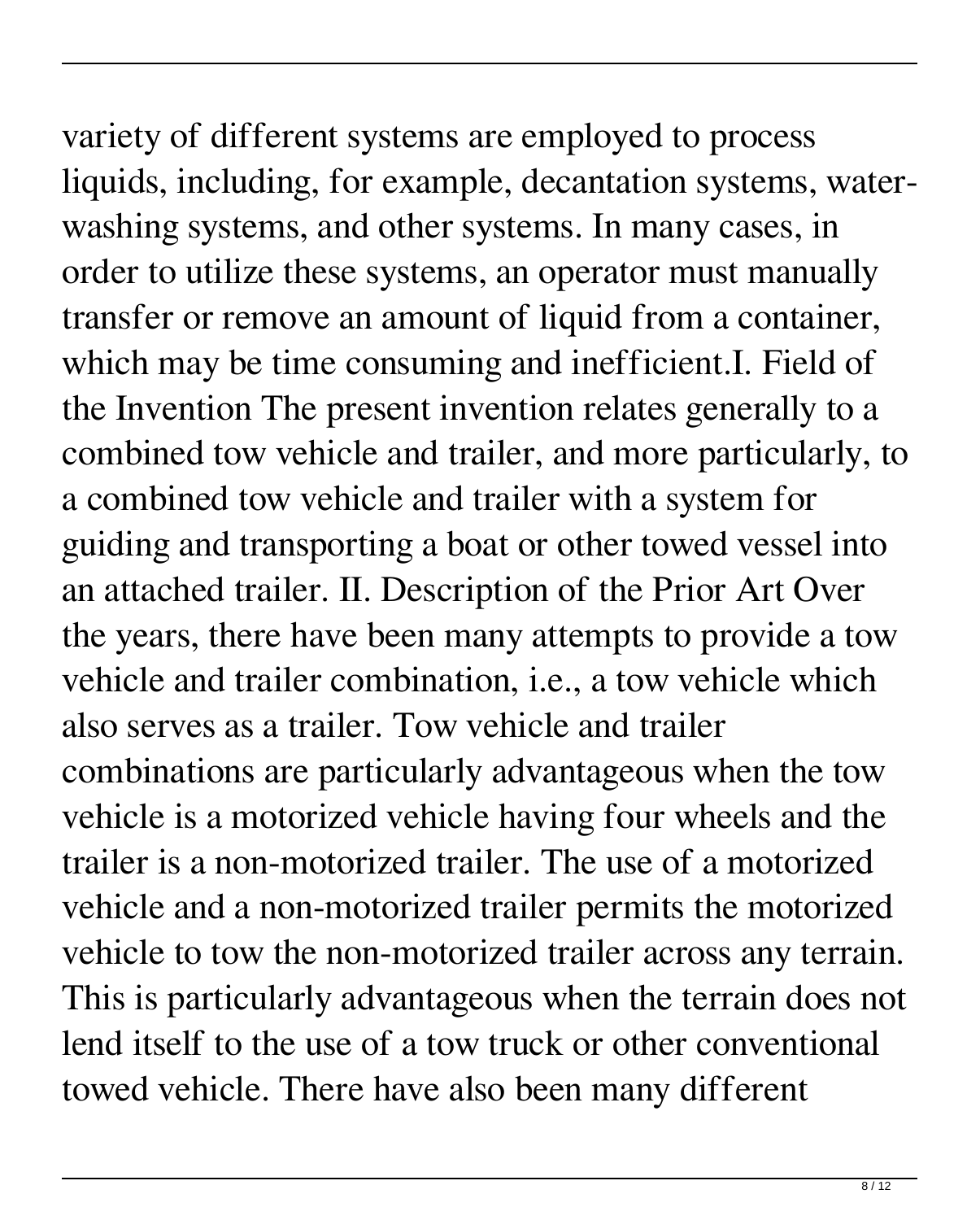mechanisms provided for guiding and transporting a boat or other towed vessel into an attached trailer. However, the prior art tow vehicle and trailer combinations generally do not provide any

**What's New in the AutoCAD?**

Markup Assist uses intelligent scanning to identify tags that aren't normally recognized, allowing you to speed up the design process by incorporating feedback from your printed pages and PDFs, all within AutoCAD. Rapid Application: The new Rapid Application will simplify the creation of powerful AutoCAD tools. Now, a tool can be used across all applications – such as drafting, editing, plotting, and visualization – and can be modified within the app and applied to multiple workspaces. Saving Space in Layout: When importing drawings from a file, AutoCAD can automatically detect complex objects that appear as a single entity within the layout. Complex drawings import more quickly and efficiently, and the time to complete design and documentation tasks is reduced. Creating an Application File: New functionality for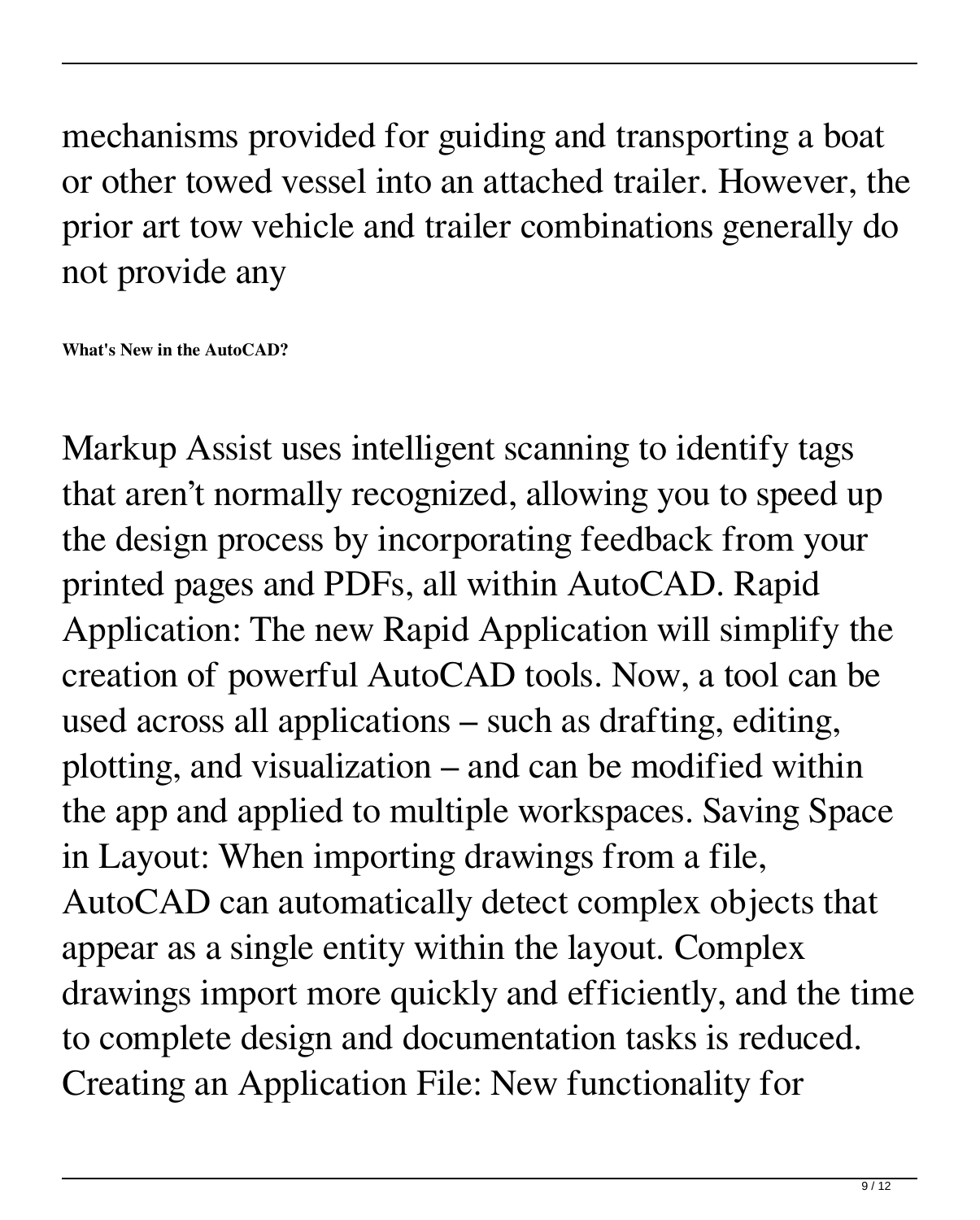applications in the "Application Manager" will make application creation and maintenance easier for users. The App Manager allows you to install applications with one click – and automatically retrieves and runs them, without the need to re-open the app. Automatic Application Registry: Importing a drawing is faster than ever with new object recognition and the new application wizard. The App Manager is enhanced with more automation and configurable defaults that make application installation even faster. Improvements to the Graphic Styles engine: The new Graphic Styles engine has been improved to reduce the time spent on page-layout creation. The Global Appearance group can be applied to more entities, and Global Display Rules can be applied directly to multiple entities. A new utility allows you to display bitmap-based objects as markers. Text wrapping is now available for markers. Improved performance and visual appearance with changes to the Look Previewer. A new visual style option has been added to the Look Previewer, allowing you to choose between On-Screen, Real-Time, and Video modes. When On-Screen, the Look Previewer displays the screen layout. When Real-Time, the Look Previewer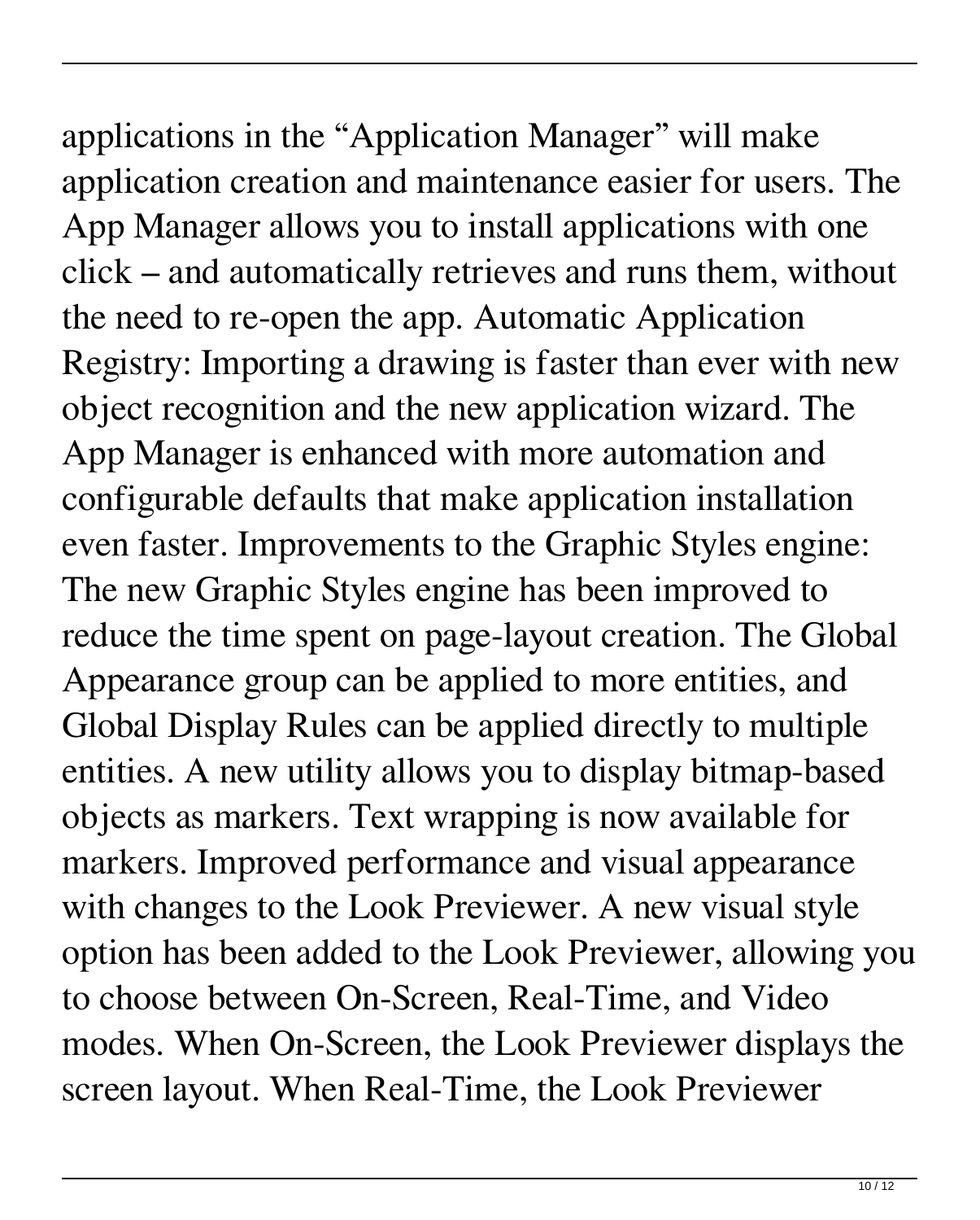displays the layout that the user sees. When Video, the Look Previewer displays the image rendered from the layout. Markup Compression: You can now choose which files to compress in each compression folder. Improved object recognition, tagging, and compression speed in AutoCAD 2016.